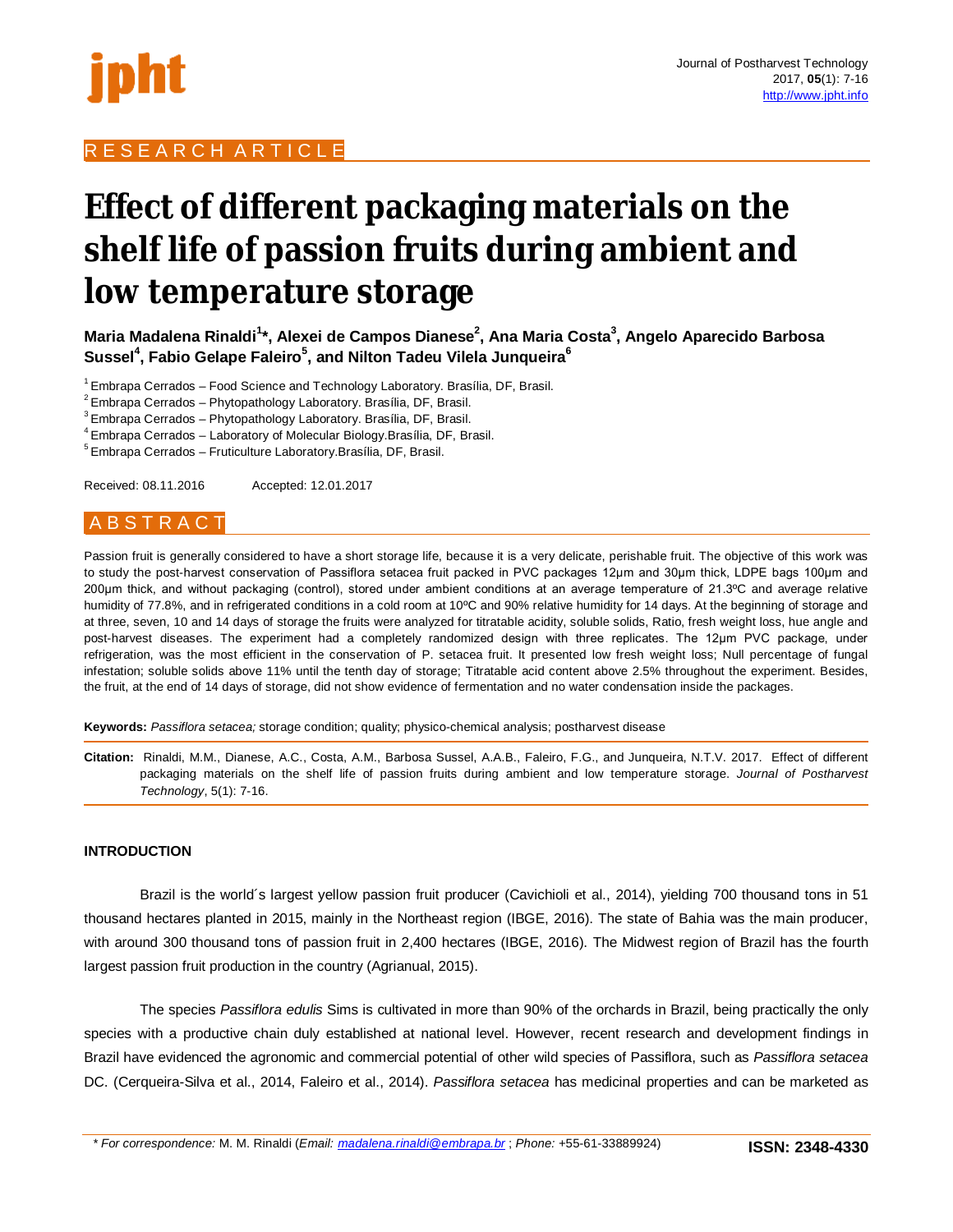fresh fruit, candy or ice cream (Ataide et al., 2012). It is native to the Brazilian Cerrado and presents great potential for consumption "*innatura*" due to the pleasant aroma, and to the exotic and sweet flavor of the fruits. A breeding program of *P. setacea* conducted by Embrapa and partners, which started 20 years ago, culminated with the release of the commercial cultivar BRS Pérola do Cerrado (BRS PC) in 2013 (Embrapa, 2015).

With BRS Pérola do Cerrado, the species *P. setacea* has gradually been disseminated among Brazilian producers and consumers and the production chain is being established and strengthened every year (Embrapa, 2015). Thus, it is extremely important to deepen the information about the quality and post-harvest conservation of *Passiflorasetacea* fruits produced and marketed in Brazil.

In the commercialization of fruits, in general, there is a growing demand for packaging due to product presentation improvement and greater mechanical and physiological protection, reducing damage and helping to prolong the storage life, especially for export (Arruda et al., 2011). The use of PVC and LDPE plastic films is practical and inexpensive, and has been widely used in the storage of fruits and vegetables, especially when associated with refrigerated storage (Rotili et al., 2013). Mota et al. (2003) evaluated the use of wax emulsions and plastic film in the shelf life of yellow passion fruit stored at room temperature and found that the plastic film (Cryovac D-955) was the most efficient in reducing fresh matter loss and wilting of the fruits.

In addition, there are other post-harvest studies, involving the genus Passiflora, related to several topics such as: phytosanitary control of diseases using different fungicides (Benato et al., 2002; Arruda et al., 2011; Moura et al., 2016); the influence of environmental temperature on the quality, fruit life and disease occurrence (Junqueira et al., 2001 and 2003), and studies related to the physicochemical characterization of fruits, as well as several reports on post-harvest diseases (Lutchmeah, 1992 and 1993; Muniz et al., 2003; Fischer et al., 2007; Tozze-Júnior et al., 2010; Riascos et al., 2012). All these works have targeted only two species, *Passiflora alata* (sweet passion fruit) and *Passiflora edulis* (yellow passion fruit).

The hypothesis of the present study is that BRS Pérola do Cerrado passion fruit has an extended shelf life in the post-harvest when properly packed, compared to the fruit stored without the use of any packaging, both at room temperature and under refrigerated conditions. So, the objective of this work was to determine the phytosanitary condition and post-harvest conservation of *Passiflora setacea* fruits by packing them in PVC and LDPE plastic films, stored under ambient and refrigerated conditions, in comparison to unpackaged fruit.

## **MATERIALS AND METHODS**

The fruits of *Passiflora setacea* DC. cv. BRS Pérola do Cerrado were harvested at commercial maturity, rinsed in tap water and dried with paper towels. Afterwards, they were packaged in styrofoam trays with PVC film 12μm and 30μm thick, and LDPE bags 100μm and 200μm thick. The control treatment consisted only of washing the fruits in running water with subsequent drying on paper towels. The fruits were stored under ambient conditions, at a mean temperature of 21.3°C and 77.8% RH, and in a cold room at 10ºC and 90% relative humidity for 14 days.

At the beginning of storage (day zero) and at three, seven, 10 and 14 days of storage the fruits were analyzed for titratable acidity, soluble solids and Ratio according to the methodology described by Carvalho et al. (1990).

The color (L<sup>\*</sup>, a<sup>\*</sup>, b<sup>\*</sup>) was determined in the HunterSab® MiniScan® EZ spectrophotometer, with five readings per fruit. The a<sup>\*</sup> and b<sup>\*</sup> values were used to calculate the hue angle (color angle: red 0°, 90° yellow, 180° green, 270° blue and 360°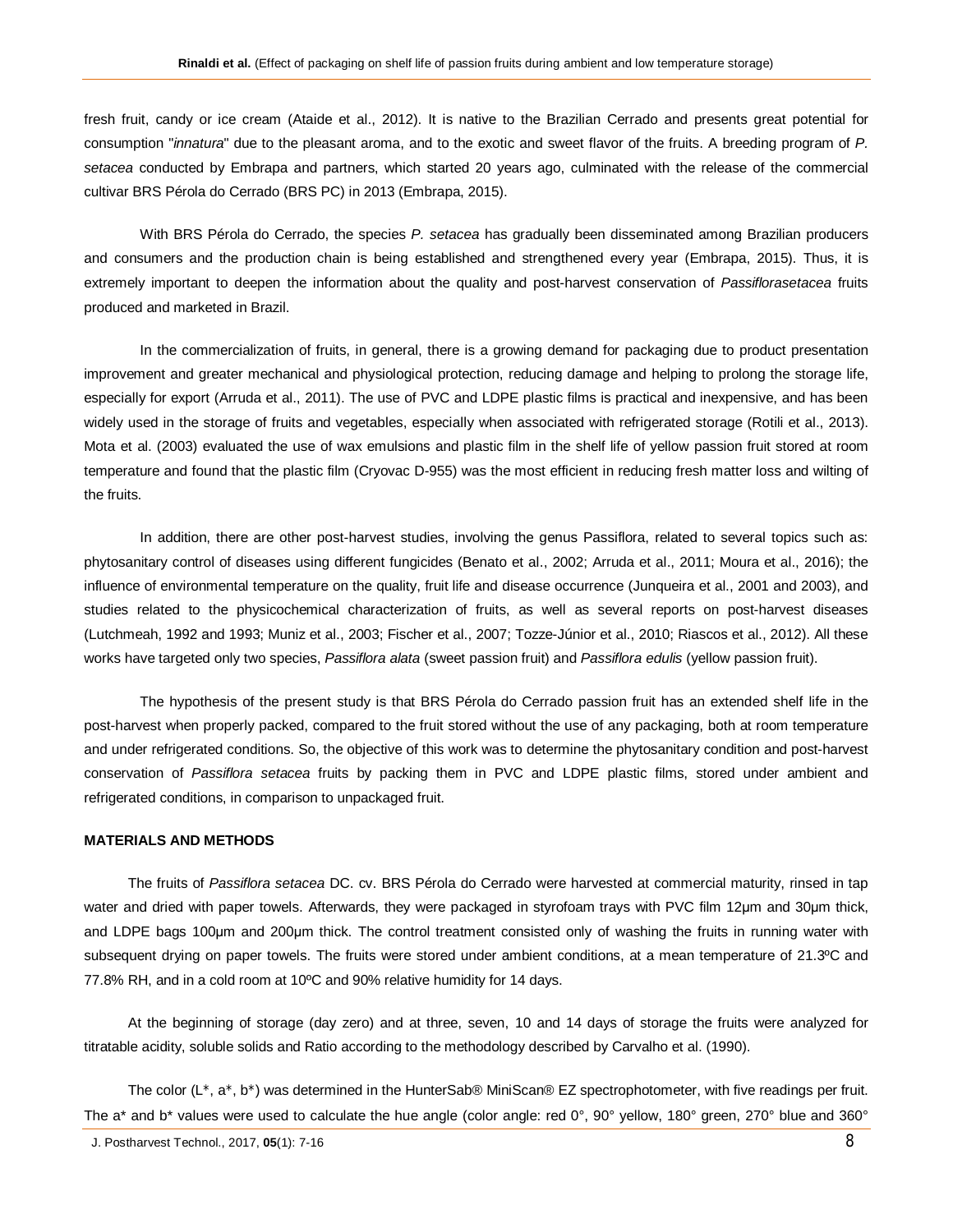black) by means of the formula: hue angle [tangent arc (b/a)] for a\* positive and [tangent arc (b\*/a\*) (-1) + 90] for a\* negative, as recommended by Hunterlab (2008). Percentage of fresh weight loss was also calculated using the weight difference between fruit mass at the beginning of the trial and fruit mass at each evaluation date.

The experiment was in a completely randomized design, with three replicates of each treatment, and each replicate consisted of five fruits of *Passiflora setacea*. For the color analyzes all five fruits per treatment were used, being five readings per fruit in each date. Data were submitted to analysis of variance using the F test and the means were compared using Tukey's test (p <0.05). All statistical analyses were performed with the assistance of the software Assistat version 7.7 (Silva, 2014).

In the phytosanitary evaluation, the fruits were separated and packed, following the same design, the same treatments and storage conditions already mentioned. Evaluations of fungal incidence occurred at three, seven, 10 and 14 days after the start of the experiment. At the end, the average incidence of fungi per replicate/per treatment/per evaluation was calculated. Statistical analysis was performed using Tukey's test (p <0.05) with the aid of the software Assistat version 7.7 (Silva, 2014).

# **RESULTS AND DISCUSSION**

#### **Physical-chemical quality**

The physical-chemical quality of the fruits was affected by the types of packaging, temperature, and time of storage. All variables evaluated underwent significant changes throughout the experiment. The titratable acidity varied from 3.72 to 1.56, and the most significant decrease over the duration of the experiment was in the PVC treatment 30μm at room temperature (Table 1). Among the packages, the 200μm LDPE treatment had the lowest reduction in acid content throughout the experiment, both at room temperature and at 10°C, probably due to the thickness of the plastic, which made fruit respiration difficult and, consequently, caused a lower consumption of organic acids (Silva et al., 2009).

| Treatments        | At ambient storage                |                    |                   |                    |                   |
|-------------------|-----------------------------------|--------------------|-------------------|--------------------|-------------------|
|                   | 0 <sub>d</sub>                    | 3d                 | 7 d               | 10 d               | 14 d              |
| Without packaging | 3.72aA                            | $1.91$ eD          | $2.30 \text{ cC}$ | 2.45cB             | $2.47$ aB         |
| PVC 12um          | 3.72aA                            | $2.61$ dB          | $2.36 \text{ cC}$ | 2.27 dCD           | 2.20 bD           |
| PVC 30um          | 3.72aA                            | 2.91 <sub>bB</sub> | $1.84 \text{ dC}$ | $1.86 \text{ eC}$  | $1.56$ cD         |
| LDPE 100um        | 3.72aA                            | 2.71 cB            | 2.60 bC           | 2.65 bBC           | $2.25$ bD         |
| LDPE 200um        | 3.72aA                            | $3.14$ aB          | 2.77 aD           | $2.91$ aC          | $2.40 \text{ aE}$ |
|                   | At low temperature (10°C) storage |                    |                   |                    |                   |
| Without packaging | 3.72aA                            | 2.87 bB            | $2.94$ aB         | $2.68 \text{ cC}$  | $2.23$ dD         |
| PVC 12um          | 3.72aA                            | $2.66 \text{ cC}$  | $2.95$ aB         | 3.02 <sub>bB</sub> | 2.72 bC           |
| PVC 30um          | 3.72aA                            | $3.16$ aB          | 2.71 bC           | $2.46$ dD          | $2.22$ dE         |
| LDPE 100um        | 3.72aA                            | $2.69$ $cBC$       | 2.53cD            | 2.76cB             | $2.55$ cCD        |
| LDPE 200um        | 3.72 aA                           | $3.06$ aC          | $3.01$ aC         | 3.30aB             | 2.99 aC           |

#### **Table 1: Changes in titratable acidity in** *Passiflora setacea* **fruits cv. BRS Pérola do Cerrado during storage**

Same lowercase letters in the column do not differ significantly at the 5% level in Tukey test. Same capital letters, on the line, do not differ significantly at the 5% level in Tukey test.

In general, fruits under refrigerated conditions maintained the highest values of titratable acidity, due to their lower metabolic activity in this condition (Chitarra and Chitarra, 2005). The same was reported by Arruda et al. (2011) for passion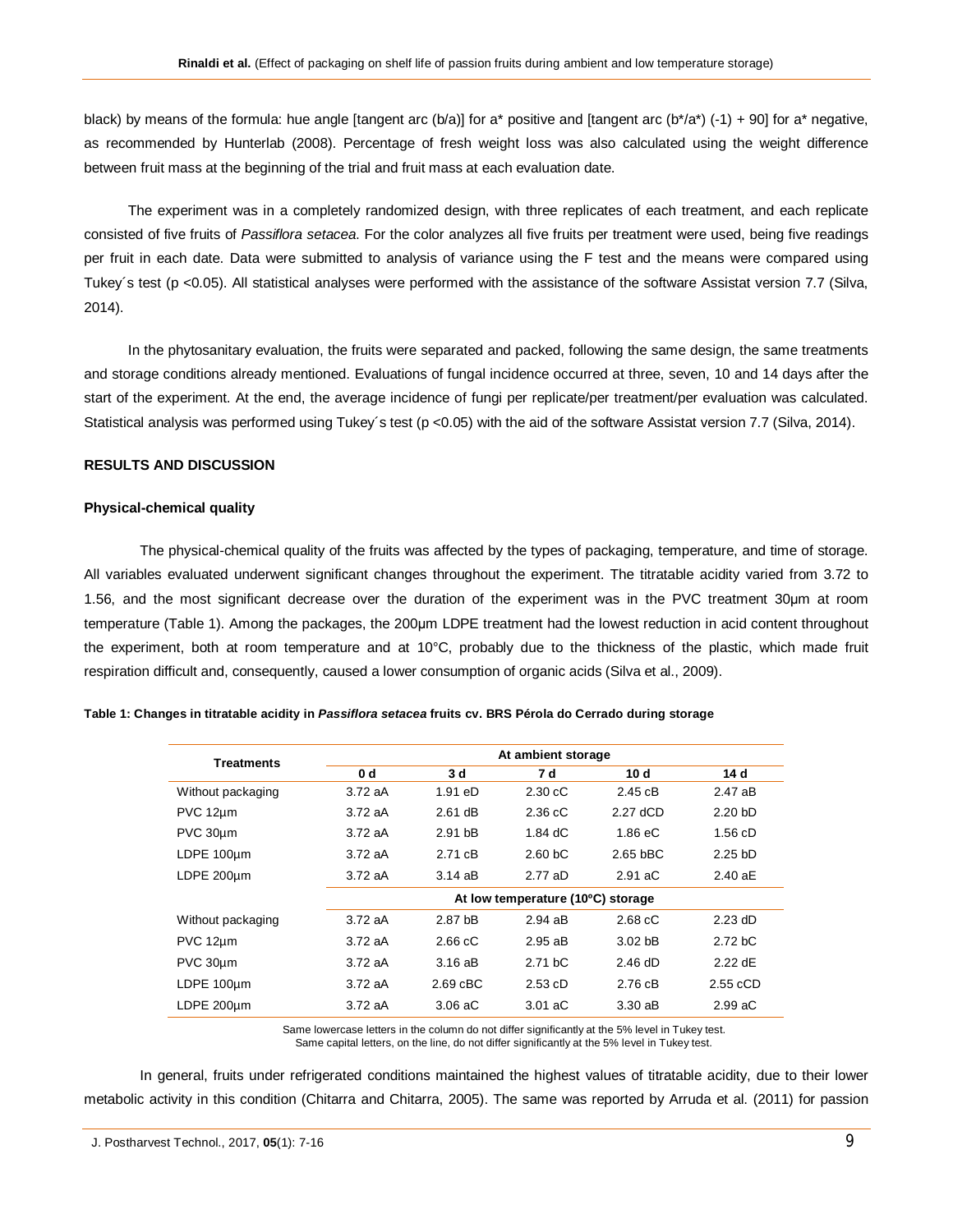fruit, where fruit stored at 25ºC showed significantly lower acidity levels than fruits stored at 15ºC. There was also a significant reduction in titratable acidity over the storage period in all treatments (Table 1). The same was also reported by Arruda et al. (2011) and Gama et al. (1991) for passion fruit.

| Treatments        |           | At ambient storage                |                    |                    |            |  |  |
|-------------------|-----------|-----------------------------------|--------------------|--------------------|------------|--|--|
|                   | 0 d       | 3d                                | 7 d                | 10d                | 14 d       |  |  |
| Without packaging | 14.40 aA  | 12.90 bB                          | $10.73$ cC         | $10.93 \text{ cC}$ | $12.80$ aB |  |  |
| PVC 12um          | 14.40 aA  | 12.33 cB                          | 11.90 aBC          | 12.03 bBC          | 11.87 bC   |  |  |
| PVC 30um          | 14.40 aA  | 12.33 cB                          | $11.50$ abC        | 11.70 bC           | 9.77 dD    |  |  |
| LDPE 100um        | 14.40 aA  | $12.57$ bcC                       | $10.53$ cD         | $13.10 \text{ a}B$ | $9.53$ dE  |  |  |
| LDPE 200um        | 14.40 aA  | 13.67 aB                          | 11.43 bC           | $10.93$ cD         | 10.77 cD   |  |  |
|                   |           | At low temperature (10°C) storage |                    |                    |            |  |  |
| Without packging  | 14.40 aA  | 12.90 bBC                         | $13.10 \text{ cB}$ | 12.57 cdCD         | 12.43 bD   |  |  |
| PVC 12um          | 14.40 aB  | 12.90 bC                          | 15.47 aA           | $12.83$ bcC        | $10.43$ cD |  |  |
| PVC 30um          | 14.40 aA  | 13.23 bB                          | $12.10 \text{ dC}$ | 13.13 bB           | $9.67$ dD  |  |  |
| LDPE 100um        | 14.40 aAB | 14.27 aAB                         | 14.57 bA           | 14.13 aAB          | 14.07 aB   |  |  |
| LDPE 200um        | 14.40 aA  | 13.97 aA                          | 12.33 dB           | 12.23 dB           | 12.67 bB   |  |  |

| Table 2: Changes in soluble solids in <i>Passiflora setacea</i> fruits cv. BRS Pérola do Cerrado during storage |  |  |
|-----------------------------------------------------------------------------------------------------------------|--|--|
|                                                                                                                 |  |  |
|                                                                                                                 |  |  |
|                                                                                                                 |  |  |

Same lowercase letters in the column do not differ significantly at the 5% level in Tukey test. Same capital letters, on the line, do not differ significantly at the 5% level in Tukey test.

According to the Quality and Identity Standards (PIQ) for passion fruit pulp (Ministry of Agriculture, 2000), the minimum value for titratable acidity is 2,5%. Thus, under ambient conditions, only 100μm and 200μm LDPE treatments maintained titratable acidity levels within the standard and only up to 10 days of storage (Table 1). At 10°C, again 100μm and 200μm PEBD treatments, together with the 12μm PVC, maintained the titratable acidity values above PIQ standards during the 14 days of storage (Table 1).

Soluble solids content is of great importance for fruit quality, both for "*innatura*" consumption and for industrial processing, since high concentrations of these metabolites in the raw material means less sugar to be added, increasing product yield, and reducing processing costs (Pinheiro et al., 1984). Gama et al. (1991) reported that there was no significant change in soluble solids levels in passion fruit stored at 6ºC for up to 42 days. More recently, Arruda et al. (2011) evaluated fruits of *P. edulis* f. *flavicarpa* on expanded polystyrene trays (21cm x 14cm) packed in PVC 17μm and stored at 15ºC and 25ºC for 10 days and verified that the soluble solids content of the fruit was not influenced by any factor studied, remaining stable throughout the whole experiment. Contrary to the above reports, soluble solid values of *P. setacea* fruit ranged from 15.47% to 9.53% throughout storage time, both in ambient and refrigerated conditions (Table 2). The concentration of soluble solids decreased significantly over the 14 days of storage in almost all treatments, which is associated with the consumption of these compounds in the respiratory process (Chitarra and Chitarra, 2005).

According to the PIQ for passion fruit pulp (Ministry of Agriculture, 2000) the minimum value for soluble solids is 11%. Thus, of the treatments stored under ambient condition, only the PVC 12μm and the unpacked treatment were in accordance with the established standard after 14 days (Table 2). In the storage at 10ºC, treatments PVC 12μm and 30μm showed soluble solids below 11%, all others were above. The food industry uses soluble solids content as an indicator of fruit quality, with preference for fruits with levels above 13% (Bruckner et al., 2002). Only the 100μm LDPE treatment at 10°C maintained this concentration over the 14 days of storage (Table 2).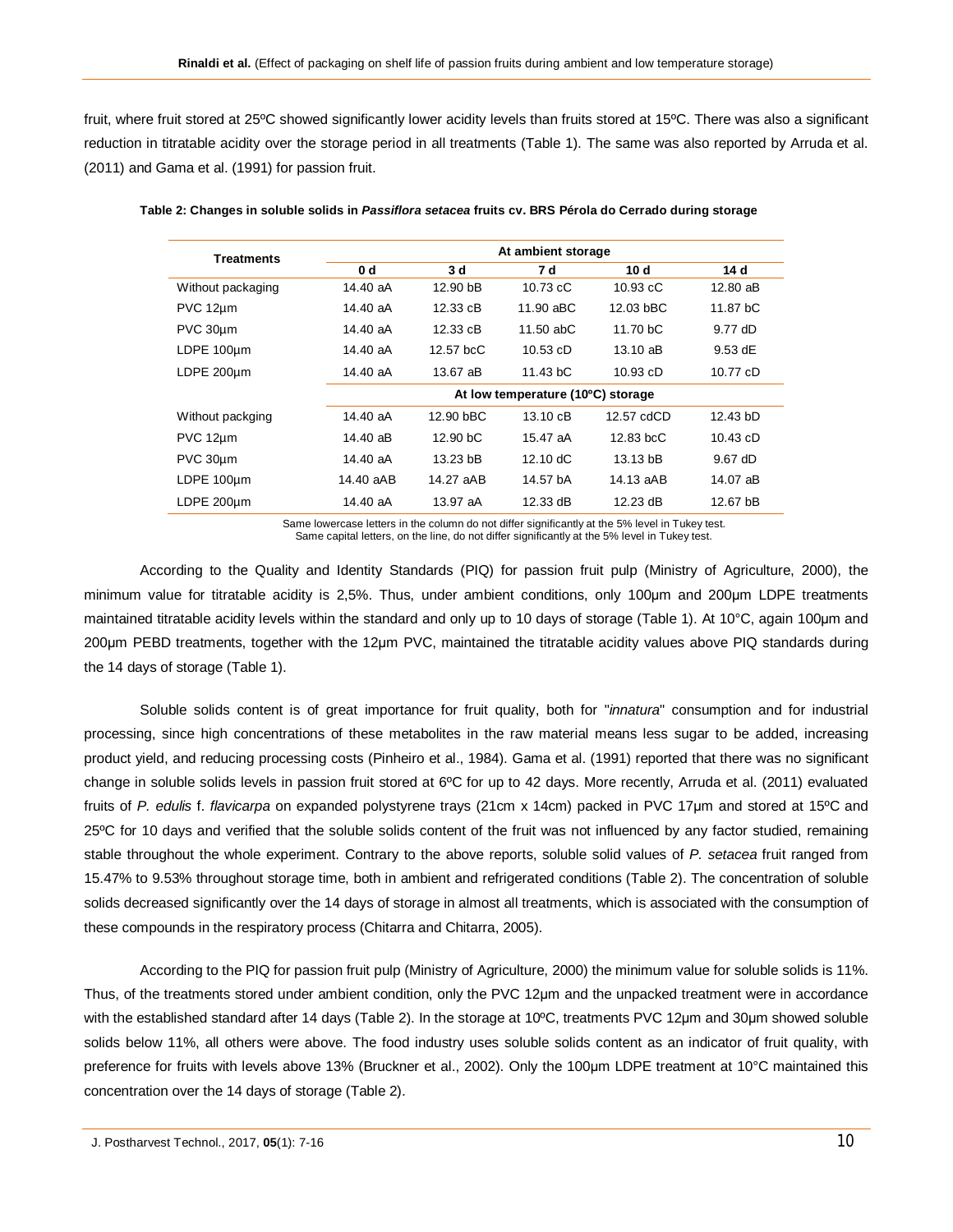| <b>Treatments</b> | At ambient storage                |                   |                    |                    |                    |  |
|-------------------|-----------------------------------|-------------------|--------------------|--------------------|--------------------|--|
|                   | 0 <sub>d</sub>                    | 3d                | 7 d                | 10d                | 14 d               |  |
| Without packaging | 3.87 aD                           | 6.76 aA           | $4.67 \text{ cC}$  | 4.47 dC            | 5.17 bB            |  |
| PVC 12um          | 3.87 aD                           | 4.73 bC           | 5.05 <sub>bB</sub> | 5.30 bAB           | 5.40 <sub>bA</sub> |  |
| PVC 30um          | 3.87 aC                           | $4.23 \text{ cB}$ | $6.24$ aA          | 6.31 aA            | 6.26aA             |  |
| LDPE 100um        | 3.87 aD                           | $4.64$ bB         | $4.05$ dCD         | 4.94 cA            | $4.24 \text{ cC}$  |  |
| LDPE 200um        | 3.87 aCD                          | 4.36 cAB          | 4.13 dBC           | $3.76$ eD          | 4.49 cA            |  |
|                   | At low temperature (10°C) storage |                   |                    |                    |                    |  |
| Without packaging | 3.87 aC                           | 4.49cB            | 4.45 cB            | 4.69 <sub>bB</sub> | 5.57 aA            |  |
| PVC 12um          | 3.87 aD                           | 4.86 bB           | 5.24 <sub>bA</sub> | $4.26 \text{ cC}$  | 3.84cD             |  |
| PVC 30um          | 3.87 aC                           | $4.19 \text{ dC}$ | 4.47 cB            | 5.35aA             | 4.35 bBC           |  |
| LDPE 100um        | 3.87 aD                           | 5.31 aBC          | 5.76 aA            | $5.11 \text{ aC}$  | 5.51 aAB           |  |
| LDPE 200um        | 3.87 aCD                          | 4.56 cA           | $4.10$ dBC         | $3.71$ dD          | $4.24$ bB          |  |

## **Table 3: Changes in TSS: acid ratio in** *Passiflora setacea* **fruits cv. BRS Pérola do Cerrado during storage**

Same lowercase letters in the column do not differ significantly at the 5% level in Tukey test. Same capital letters, on the line, do not differ significantly at the 5% level in Tukey test.

The values of soluble solids to titratable acidity are generally an indicative of flavor, which gives a good idea of the balance between these two components (Fernandes et al., 2010). So, it is an important parameter to be considered in the selection of varieties for *in natura* consumption. During maturation, the relationship between soluble solids content and fruit acidity increases, promoting the characteristic sweet taste, that is, the higher the Ratio, the sweeter the fruit (Gonçalves 2009). Gama et al. (1991) and Arruda et al. (2011) reported an increase in soluble solids/titratable acidity Ratio over the fruit storage period.

In the present experiment, it was verified that the value of Ratio increased significantly, in the majority of the treatments, in the two environments, during the experiment, corroborating the reports of Gonçalves (2009), Gama et al. (1991) and Arruda et al. (2011). At the end of the 14 days, the treatment PVC 30µm in the ambient condition and the treatments without packaging and LDPE 100μm at 10°C presented the highest Ratio values, which were statistically different from the others (Table 3).

| <b>Treatments</b> | At ambient storage                |                    |                    |          |                   |  |
|-------------------|-----------------------------------|--------------------|--------------------|----------|-------------------|--|
|                   | 0 d                               | 3d                 | 7 d                | 10d      | 14 d              |  |
| Without packaging | 0.00 aE                           | $22.69$ aD         | 40.86 aC           | 47.52 aB | 52.91 aA          |  |
| PVC 12um          | $0.00$ aD                         | 7.53 bC            | 18.07 bB           | 16.59 bB | 34.44 bA          |  |
| PVC 30um          | 0.00aB                            | $1.19$ $cAB$       | 2.75 cAB           | 3.82 cAB | 5.29cA            |  |
| LDPE 100um        | 0.00 aA                           | 0.73cA             | 1.46 cA            | 1.37cA   | 2.81 cA           |  |
| LDPE 200µm        | 0.00 aA                           | 0.46cA             | 0.81cA             | 1.00cA   | $1.34 \text{ cA}$ |  |
|                   | At low temperature (10°C) storage |                    |                    |          |                   |  |
| Without packaging | 0.00 aE                           | $4.31$ aD          | 9.93 aC            | 13.81 aB | 19.52 aA          |  |
| PVC 12um          | $0.00 \text{ aC}$                 | $0.56$ bBC         | $1.29$ bAB         | 1.78 bA  | 2.47 hA           |  |
| PVC 30um          | 0.00 aA                           | 0.12 <sub>bA</sub> | 0.30 <sub>bA</sub> | 0.45cA   | 0.66cA            |  |
| LDPE 100µm        | 0.00 aA                           | 0.10 <sub>bA</sub> | 0.24h              | 0.33cA   | 0.48cA            |  |
| LDPE 200um        | 0.00 aA                           | 0.04 <sub>bA</sub> | 0.12 <sub>bA</sub> | 0.17cA   | 0.24cA            |  |

#### **Table 4: Changes in weight loss in** *Passiflora setacea* **fruits cv. BRS Pérola do Cerrado during storage**

Same lowercase letters in the column do not differ significantly at the 5% level in Tukey test. Same capital letters, on the line, do not differ significantly at the 5% level in Tukey test.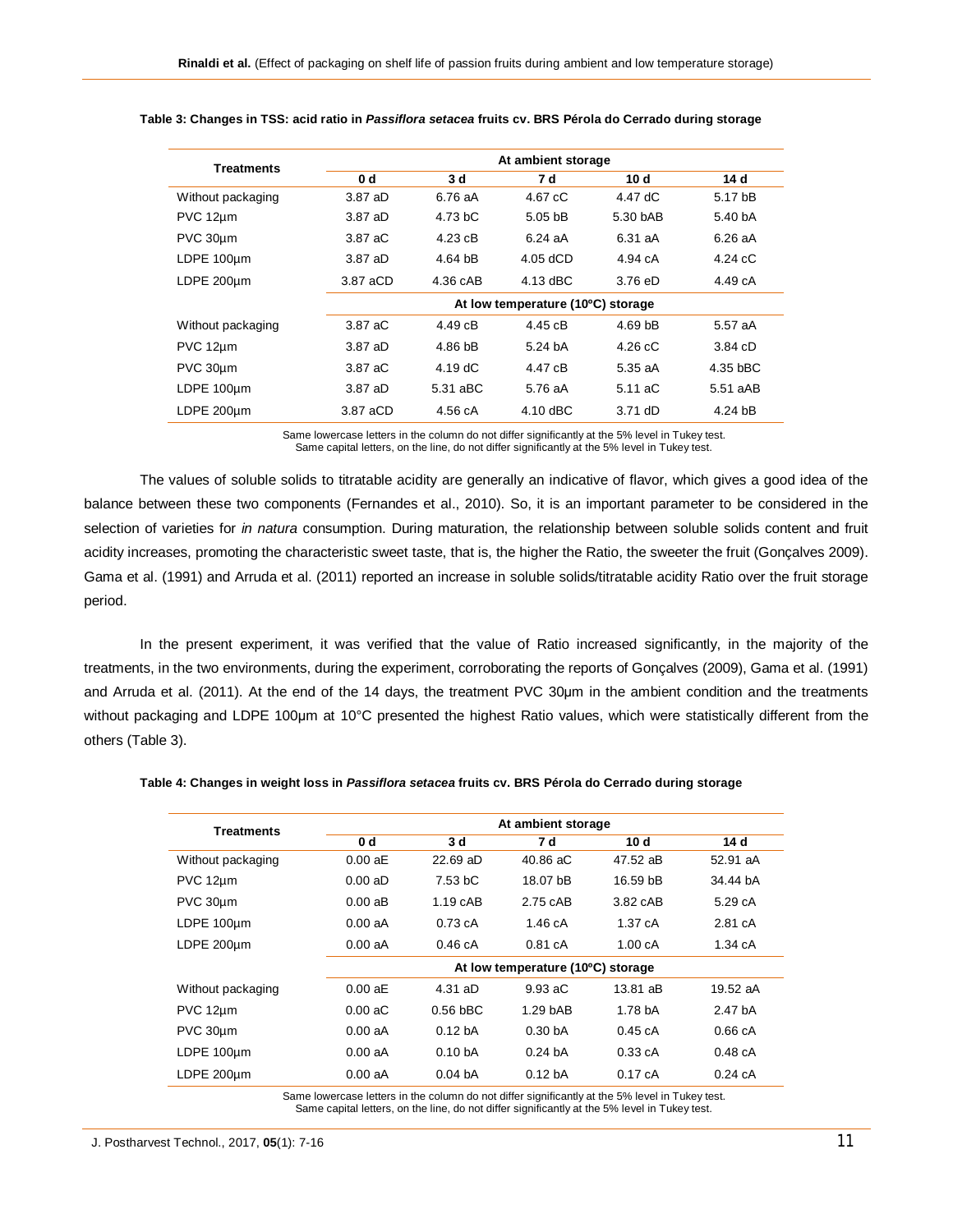The storage conditions interfered directly with the percentage of fresh weight loss, where the fruits stored at 10°C had the lowest values (Table 4). The reduction of temperature is still one of the most effective ways of maintaining fruit quality, since it decreases respiratory activity and perspiration, as well as slows metabolic activity (Chitarra and Chitarra, 2005).

According to Fonseca et al. (2000), the use of plastic films in fruit packaging reduces the loss of fresh weight, as it promotes a decrease in respiration rate and minimizes water loss. Mota et al. (2003) reported that the plastic film (Cryovac D-955) was the most efficient treatment in reducing fresh weight loss and wilting of *P. edulis* f. *flavicarpa* fruit stored at room temperature for 21 days. In the present experiment, the percentage of fresh weight loss of *P. setacea* fruit varied between 0.04% and 52.91% (Table 4). The treatments PVC 30μm, and LDPE 200μm and 100μm were the most efficient in maintaining fruit weight in both environments. However, after 14 days of storage, there was a great condensation of water inside the packages of these three treatments, with exudation of a transparent liquid on the surface of the fruit and a characteristic alcohol odor, possibly ethanol, indicating the occurrence of anaerobic conditions typical of fermentation. These facts demonstrated that the packages prevented the exchange of gases minimally necessary to maintain adequate fruit shelf life (Oliveira et al., 2014). The PVC12μm packaging had fresh weight losses of 34.44% in the ambient condition and 2.47% in the refrigerated condition, although there was a greater loss of fresh weight when compared to the other packages, there was no water condensation inside and no characteristic symptoms of fruit fermentation (Table 4).

The hue angle is defined as starting at axis + a and is expressed in degrees, where  $0^{\circ}$  corresponds to + a (red),  $90^{\circ}$ corresponds to + b (yellow), 180° corresponds to -a (green), and 270° corresponds to -b (blue) (Tibola et al., 2005). Therefore, the fruit in the experiment remained yellowish during the 14 days of storage (Table 5). Hue angle values ranged from 71.73 to 91.34. Storage temperature significantly influenced fruit color; where in the ambient condition significant change occurred except for the fruit kept in the 30μm PVC packaging. However, in general, in the two storage conditions, the 12μm PVC packaging was the only one to preserve the initial fruit color throughout the 14 days of storage (Table 5).

| Treatments        | At ambient storage                |           |           |           |            |  |
|-------------------|-----------------------------------|-----------|-----------|-----------|------------|--|
|                   | 0 <sub>d</sub>                    | 3d        | 7 d       | 10d       | 14 d       |  |
| Without packaging | 91.34 aA                          | 91.00 aA  | 84.09 cB  | 73.64 cC  | 71.73 cC   |  |
| $PVC 12 \mu m$    | 91.34 aA                          | 91.15 aA  | 91.21 aA  | 90.13 aAB | 86.46 aB   |  |
| PVC 30um          | 91.34 aA                          | 91.13 aA  | 90.35 abA | 89.88 aA  | 89.23 aA   |  |
| LDPE 100um        | 91.34 aA                          | 89.90 aAB | 86.93 bcB | 81.65 bC  | 79.05 bC   |  |
| LDPE 200um        | 91.34 aA                          | 88.90 aA  | 78.34 dB  | 75.43 cB  | 75.56 bcB  |  |
|                   | At low temperature (10°C) storage |           |           |           |            |  |
| Without packaging | 91.34 aA                          | 91.25 aA  | 91.18 aA  | 90.59 aA  | $90.65$ aA |  |
| PVC 12µm          | 91.34 aA                          | 91.18 aA  | 91.25 aA  | 91.08 aA  | 90.68 aA   |  |
| PVC 30um          | 91.34 aA                          | 91.31 aA  | 91.29 aA  | 91.12 aA  | $90.46$ aA |  |
| LDPE 100um        | $91.34 \text{ aA}$                | 91.19 aA  | 91.33 aA  | 91.10 aA  | 89.98 aB   |  |
| LDPE 200um        | $91.34$ aA                        | 91.29 aA  | 90.42 aA  | 90.72 aA  | 85.72 bB   |  |

**Table 5: Changes in mean values of hue angle in** *Passiflora setacea* **fruits cv. BRS Pérola do Cerrado during storage**

Same lowercase letters in the column do not differ significantly at the 5% level in Tukey test. Same capital letters, on the line, do not differ significantly at the 5% level in Tukey test.

#### **Incidence of** *Fusarium* **spp***.*

A large number of pathogenic fungi have already been described on passion fruit (Lutchmeah 1992 and 1993; Benato et al., 2002; Junqueira et al., 2003, Muniz et al., 2003; Fischer et al., 2007; Tozze-Júnior et al., 2010; Arruda et al., 2011;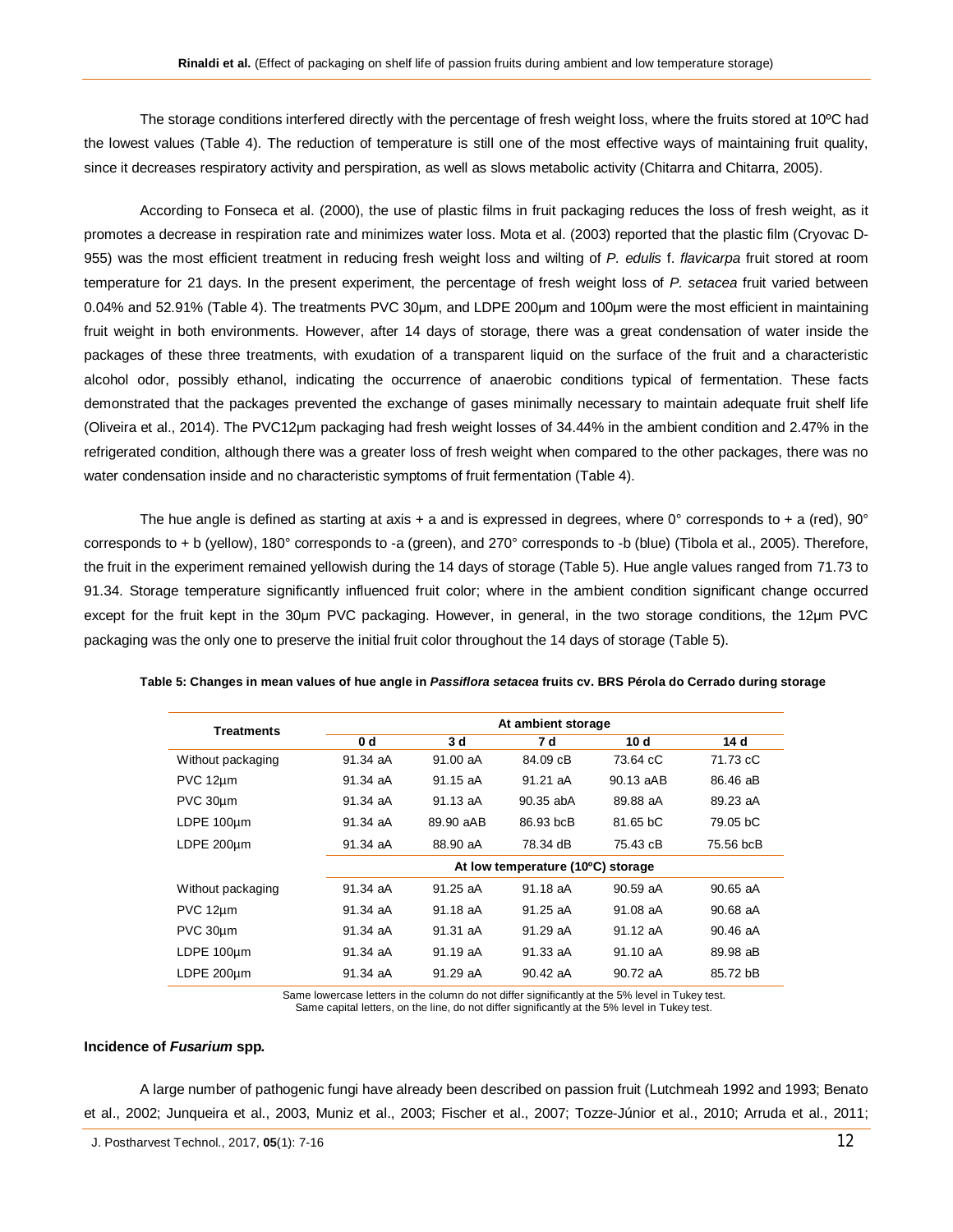Riascos et al., 2012), where the fungus *Colletotrichum gloeosporioides*, which causes anthracnose, is considered the main pathogen in the post-harvest period (Silva and Durigan, 2000). However, in the present experiment, the only fungi genus found infesting *P. setacea* fruit was *Fusarium* spp., identified by its cottony white mycelium and the presence of fusiform /sickle shape, multiseptate and hyaline conidia (Moretti, 2009).

| <b>Treatments</b> | At ambient storage |        |        |         |                   |  |
|-------------------|--------------------|--------|--------|---------|-------------------|--|
|                   | 0 <sub>d</sub>     | 3 d    | 7 d    | 10 d    | 14 d              |  |
| Without packaging | 0 Aa               | 0 Aa   | 0 Aa   | 0 Aa    | 0Aa               |  |
| PVC 12um          | 0 Aa               | $0$ Aa | 0 Aa   | 0 Aa    | 0Aa               |  |
| PVC 30um          | 0 Aa               | 0 Aa   | 6.6 Aa | 13.3 Bb | 26.6Bc            |  |
| LDPE 100um        | 0 Aa               | $0$ Aa | 6.6 Aa | 80.0 Cb | 100C <sub>b</sub> |  |
| LDPE 200um        | 0 Aa               | 0 Aa   | 6.6 Aa | 6.6 Aa  | 6.6Aa             |  |

**Table 6: Incidence of** *Fusarium* **spp. on** *Passiflora setacea* **fruits cv. BRS Pérola do Cerrado during storage**

\*Means followed by the same capital letter in the columm do not differ statistically according to Tukey test (p <0.05). Means followed by the same lowercase letter in the line do not differ statistically according to Tukey test ( $p$  <0.05). \*1Fruits stored under refrigeration (100C) showed no signs of fungal infestation.

The storage condition had a great influence on the infestation, since none of the fruits stored at 10ºC presented mycelial growth on its surface, regardless of the type of packaging (Table 6). Arruda et al. (2011) reported a significant reduction in the occurrence of passion fruit rot stored at 15°C, when compared to fruit stored at 25°C. According to Junqueira et al. (2003), sweet passion fruits stored in a cold chamber were less affected by anthracnose than fruit kept at room temperature.

When evaluating the experiment maintained at room temperature, we verified that the treatments without packaging and PVC 12μm did not present fruit with signs of infestation by *Fusarium* spp. during the 14 days of evaluation (Table 6). The LDPE 200μm treatment, showed a 6.6% incidence rate, beginning on the seventh day of evaluation, which was maintained for the remainder of the experiment, and which was not statistically different from the treatments without packaging and PVC 12μm (Table 6). On the seventh day, the treatments PVC 30μm and LDPE 100μm showed an increasing incidence of fruit infested by Fusarium spp., reaching, at the end of the evaluation, 26.6%, and 100% of infested fruit, respectively (Table 6).

As previously reported, treatments PVC 30μm, LDPE 100μm and LDPE 200μm showed evidence that, due to the plastic thickness, CO<sub>2</sub> accumulation was occurring, which caused fruit fermentation (Oliveira et al., 2014). In the case of the LDPE 200μm package, the CO<sup>2</sup> concentration was probably so high that it inhibited the infestation of *Fusarium* spp. (Samapundo et al., 2007). In the treatments PVC 30μm and LDPE 100μm, the accumulation of water inside the packages favored the growth and dispersion of the mycelium of *Fusarium* spp., causing the high fungi incidence on *P. setacea* fruit.

# **CONCLUSION**

It was concluded that the PVC packaging 12μm, under refrigeration, was the most efficient in the conservation of P. setacea fruit, because it presented: low fresh weight loss; Null percentage of fungal infestation; soluble solids above 11% until the tenth day of storage; Titratable acid content above 2.5% throughout the experiment. Besides, the fruit, at the end of 14 days of storage, did not show evidence of fermentation, and there was no water condensation inside the packages.

#### **ACKNOWLEDGEMENT**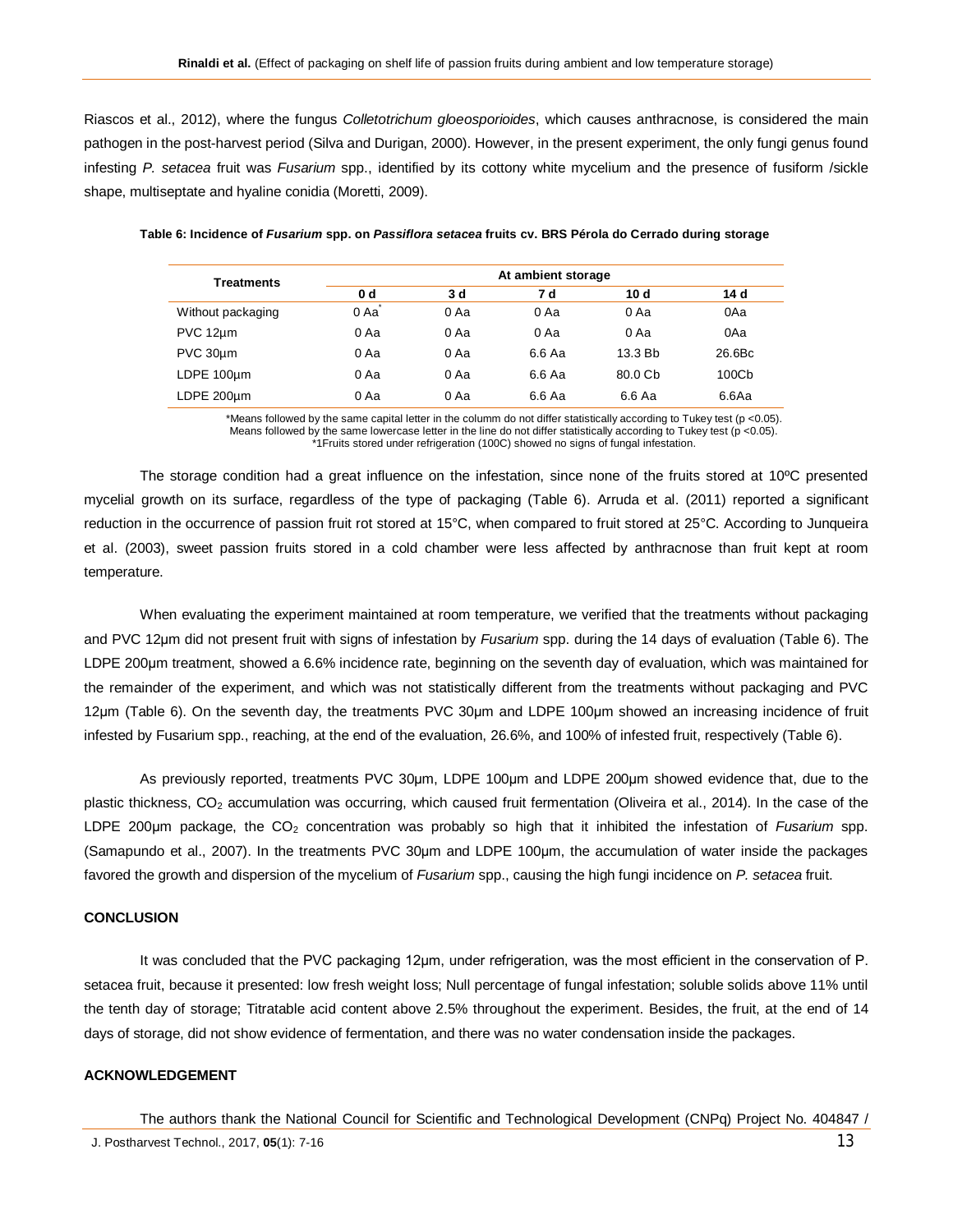2012-09 for financial support, and the Brazilian Agricultural Research Corporation (Embrapa) for their support in the development of this research project.

# **REFERENCES**

Agrianual - Anuário da Agricultura Brasileira (2015). AgraFNP. São Paulo, 472.

- Amaro, A. P. and Monteiro, M. 2001. Rendimento de extração da polpa e características físico-químicas do maracujá amarelo (*Passiflora edulis* F. *Flavicarpa* Sims. Deg.) produzido por cultivo orgânico e convencional em relação à cor da casca. Alimentos e Nutrição, 12:171-184.
- Arjona, H. E.,Matta, F. B. and Garner Júnior, J. O.1992.Temperature and storage time affect quality of yellow passionfruit. HortScience, 27(7): 809-810.
- Arruda, M.C.de, Fischer, I.H., Jeronimo, E.M., Zanette, M.M. and Silva, B.L.de. 2011. Efeito de produtos químicos e temperaturas de armazenamento na pós-colheita de maracujá-amarelo.Semina: Ciências Agrárias, 32(1): 201-208.
- Ataíde, E.M., Oliveira, J.C.de and Ruggiero, C. 2012.Florescimento e frutificação do maracujazeiro silvestre Passiflora setacead. c. cultivado em Jaboticabal, SP.Revista Brasileira de Fruticultura, 34(2): 377-381.
- Benato, E. A., Sigrist, J. M., Hanashiro, M. M., Magalhães, M. J. M.and Binotti, C. 2002. Avaliação de fungicidas e produtos alternativos no controle de podridões pós-colheita em maracujá-amarelo. Summa Phytopathologica, 28(4): 299-304.
- Bernacci, L.C., Meletti, L.M.M., Soares-Scott, M.D., Passos, I.R.S. and Junqueira, N.T.V. 2005. Espécies de maracujá: caracterização e conservação da biodiversidade. In: Faleiro, F.G., Junqueira, N.T.V. and Braga, M.F. (Org.). Maracujá:germoplasma e melhoramento genético. Planaltina: Embrapa Cerrados, pp. 559-586.
- Bruckner, C. H., Meletti, L. M. M., Otoni, W. C. and Zerbini Júnior, F. M. 2002. Maracujazeiro. In. BRUCKNER, C. H. (Ed.). Melhoramento de fruteiras tropicais. Viçosa: UFV, pp. 373-410.
- Carvalho, C.R.L., Mantovani, D.M.B., Carvalho, P.R.N and Moraes, R.M.M. 1990. Análises químicas de alimentos. Campinas: ITAL, (ITAL. Manual Técnico), pp. 121.
- Cavichioli, J. C., Kasai, F.S. and Nasser, M. D. 2014.Produtividade e características físicas de frutos de Passiflora edulis enxertado sobre Passiflora gibertii em diferentes espaçamentos de plantio. Revista Brasileira de Fruticultura, 36(1): 243-247.
- Cerqueira-Silva, C.B.M.; Santos, E.S.L. Jesus, O.N., Vieira, J.G.P., Mori, G.M., Corrêa, R.X. and Souza, A.P. 2014. Molecular Genetic Variability of Commercial and Wild Accessions of Passion Fruit (*Passiflora* spp.) Targeting ex Situ Conservation and Breeding. International Journal of Molecular Sciences, 15: 22933-22959.
- Chitarra, M.I.F. and Chitarra, A.B.2005.Pós-colheita de frutas e hortaliças: fisiologia e manuseio. 2. Ed. Lavras: UFLA, pp. 783.
- Embrapa. 2015.Embrapa Cerrados. Lançamento da cultivar de maracujazeiro silvestre BRS Pérola do Cerrado**.** Disponível em: http://www.cpac.embrapa.br/lancamentoperola/ (Acesso em 10 nov 2016).
- Faleiro, F. G., Junqueira, N. T. V., Oliveira, E. J., Machado, C. F., Peixoto, J. R., Costa, A. M., Guimarães, T. G. and Junqueira, K. P. 2014. Caracterização de germoplasma e melhoramento genético do maracujazeiro assistidos por marcadores moleculares - Fase II: resultados de pesquisa 2008-2012. Planaltina: Embrapa Cerrados, (Documentos, 324), pp. 102.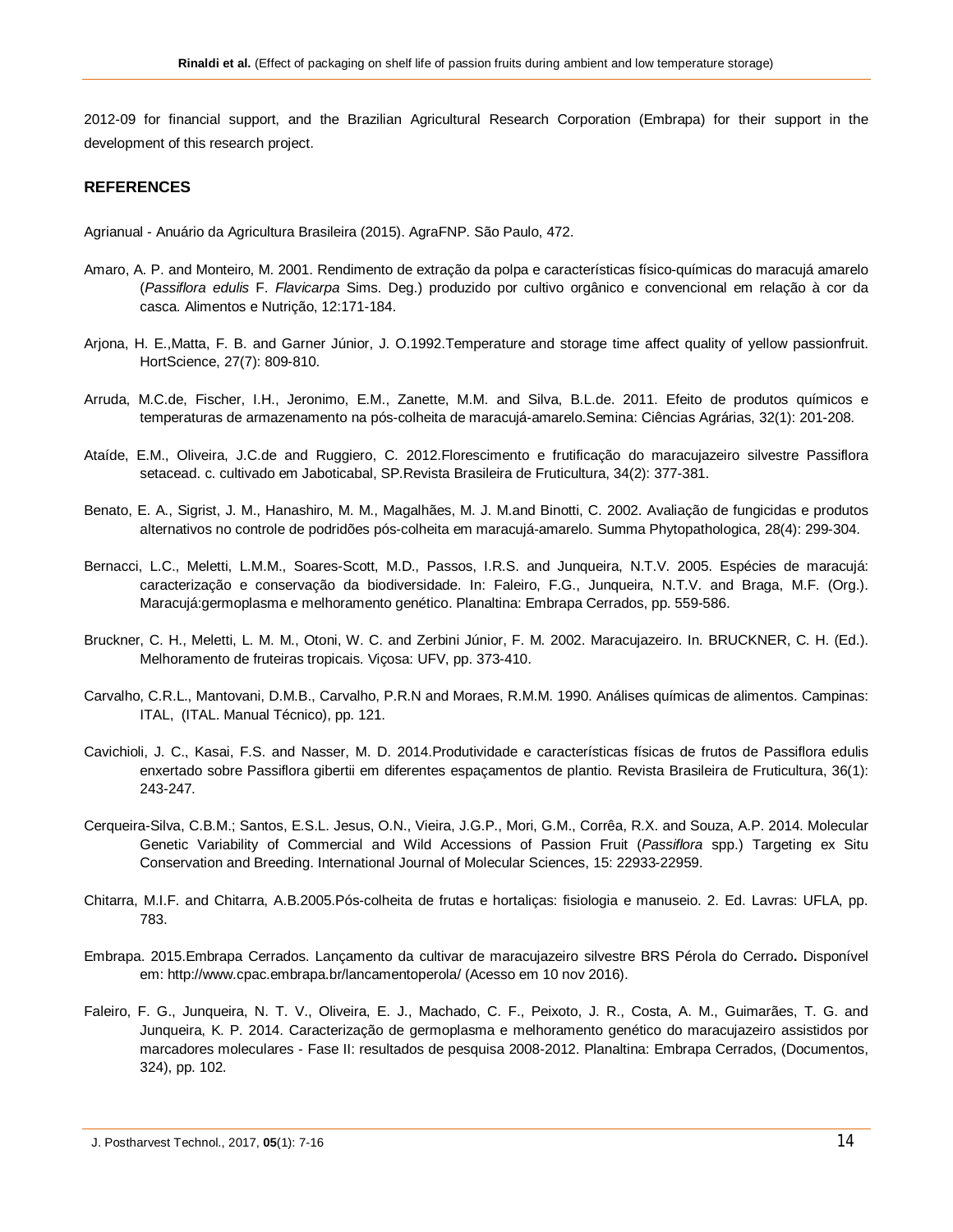- Fernandes, A.M., Soratto, R. P., Evangelista, R. M. and Nardin, I. 2010. Qualidade físico-química e de fritura de tubérculos de cultivares de batata na safra de inverno. Horticultura Brasileira, 28(3): 299-304.
- Filgueiras, H.A.C.,Menezes, J.B., Alves, R.E., Costa, F.V., Pereira, L.S.E. and Gomes Júnior, J. 2000.Colheita e manuseio pós-colheita. Melão pós-colheita. Brasília: Embrapa-SPI/Frutas do Brasil, (Frutas do Brasil, 10), pp. 23-41..
- HunterLab, 2008. Insight on color: CIE L\* a\* b\* color scale. Reston, VA, USA.
- Fischer, I. H., Arruda, M. C., Almeida, A. M., Garcia, M. J. M., Jeronimo, E. M., Pinotti, R. N. and Bertani, R. M. A. 2007. Doenças e características físicas e químicas pós-colheita em maracujá amarelo de cultivo convencional e orgânico no centro oeste paulista. Revista Brasileira de Fruticultura, 29(2): 254-259.
- Fonseca, S.C., Oliveira, F.A.R., Lino, I.B.M., Brecht, J. and Chau, K.V.2000. Modelling O<sub>2</sub> and CO<sub>2</sub> exchange for development of perforation-mediatedmodified atmosphere packaging. Journal of Food Engineering, 43: 9-15.
- Gama, F. S. N. da., Manica, I., Kist, H. G. K. and Accorsi, M. R. 1991.Aditivos e embalagens de polietileno na conservação do maracujá amarelo armazenado em condições de refrigeração. Pesquisa Agropecuária Brasileira, 26(3): 305-310.
- Gonçalves, E. C. B. A. 2009. Análise de alimentos: uma visão clínica da nutrição. São Paulo: Livraria Varela, pp.274.
- IBGE. Banco de dados agregados. Sistema IBGE de recuperação de dados SIDRA. Disponível em: < http://www.ibge.gov.br. Acessado em: 28.11.2016.
- Junqueira, N.T.V., Anselmo, R. M., Pinto, A.C.Q., Ramos, V.H.V., Pereira, A.V. and Nascimento, A.C. 2001. Severidade da antracnose e perda de matéria fresca do maracujá-doce em dois ambientes de armazenamento. Planaltina: Embrapa Cerrados, (Boletim de pesquisa e desenvolvimento, 5), pp. 15.
- Junqueira, N.T.V., Anselmo, R. M., Pinto, A.C.Q., Ramos, V.H.V., Pereira, A.V. and Nascimento, A.C. 2003. Severidade da antracnose e perda de matéria fresca de frutos de dez procedências de maracujazeiro-doce (Passiflora alata Dryander) em dois ambientes de armazenamento. Revista Brasileira de Fruticultura, 25(1): 71-73.
- Lana, M.M. and Finger, F.L.2000.Atmosfera modificada e controlada:aplicação na conservação de produtos hortícolas.Brasília: Embrapa Comunicação para Transferência de Tecnologia, pp. 34.
- Lutchmeah, R.S. 1992.New disease of passion fruit in Mauritius: postharvest stem‐end rot caused by *Phomopsistersa*. Plant Pathology, 41(6): 772–773.
- Lutchmeah, R.S. 2003. Common field and post-harvest diseases of passion fruit (*Passiflora edulis* f. *flavicarpa*) and the associated fungi in Mauritius. Revue Agricole et Sucrière de I'lle Maurice, 72(1-2): 55-59.
- Ministério da Agricultura Brasil. Regulamento técnico geral para fixação dos padrões de identidade e qualidade para polpa de fruta. A frutaeries of the control of the fructure of the control of the control of the control of the contr <http://www.redejucara.org.br/legislacao/IN01\_00Mapa\_RegTecGeral\_PIQ\_PolpaFruta.pdf>. (Acesso em: 09 de nov 2016).
- Moretti, A. 2009. Taxonomy of *Fusarium* genus: a continuous fight between lumpers and splitters. Zbornik Matice srpske za prirodne nauke: Zb Mat srp prir nauk, 117: 7-13.
- Mota, W. F., Salomão, L. C. C., Cecon, P. R. and Finger, F. L. 2003. Waxes and plastic film in relation to the shelf life of yellow passion fruit. Scientia Agricola, 60(1):51-57.
- Moura, G. S., Schwan-Estrada, K.R.F., Clemente, E. and Franzener, G. 2016. Conservação pós-colheita de frutos de maracujá-amarelo por derivados de capim-limão (*Cymbopogon citratus*). Ambiência, 12(2): 667-682.

J. Postharvest Technol., 2017, **05**(1): 7-16 15